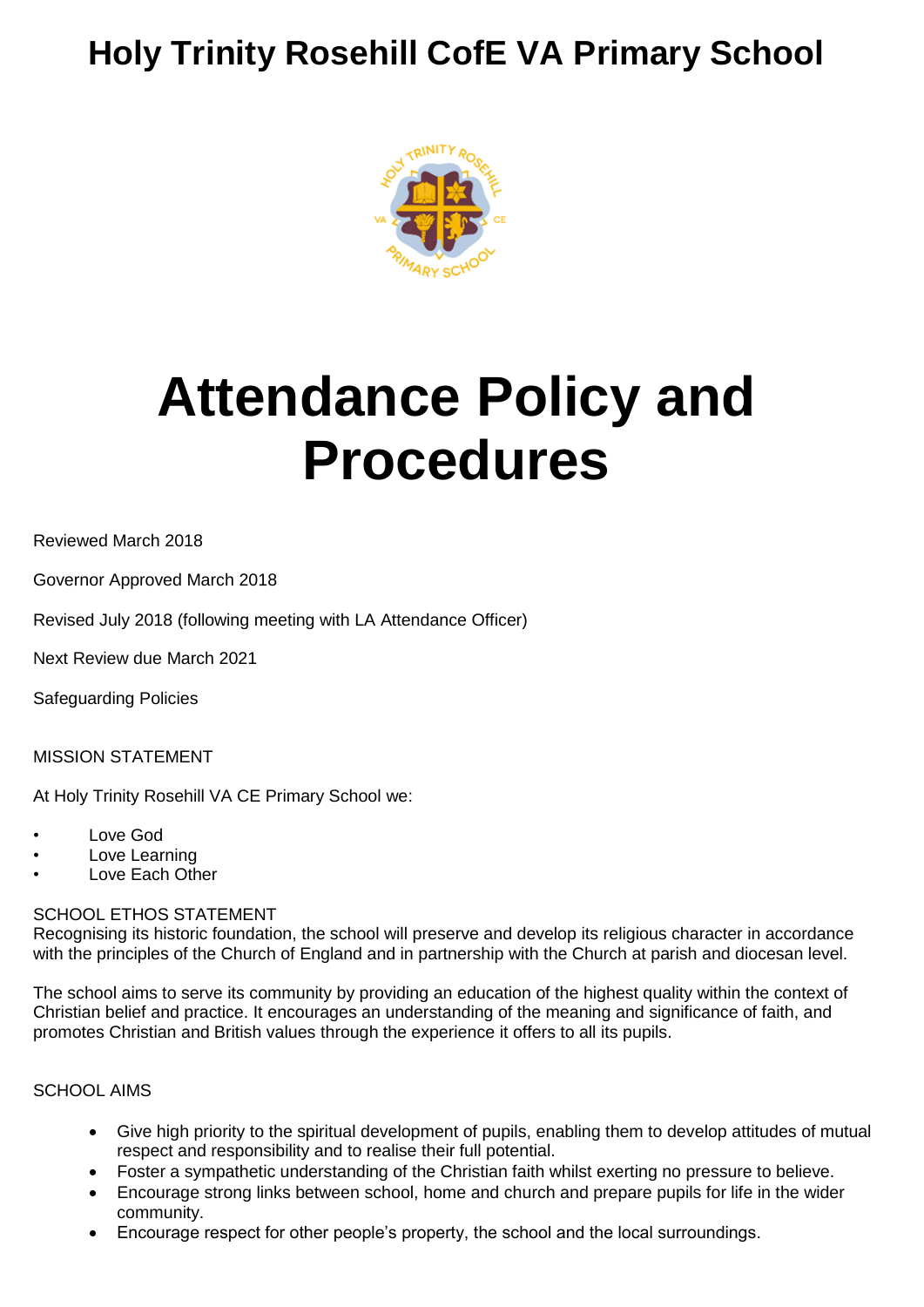- Provide an intellectually stimulating environment where children will develop a positive attitude to learning.
- Make learning fun.
- Create a strong ethos where children can achieve their potential.
- Develop pupil's self-confidence and raise their self-esteem so they will learn to work with independence and self-discipline.
- Provide a warm friendly atmosphere where children gain respect and tolerance of, and show a caring attitude for others.
- Show a caring attitude towards all children and adults concerned with the school.

#### **1. Statement of Intent**

At Holy Trinity Rosehill CofE VA Primary School we believe that regular school attendance cannot be overestimated. Regular attendance is vital to a good education. Securing it must therefore be a high priority of the school, governors, Local Authority, parents, carers and the pupils themselves. By failing to attend school regularly, pupils lessen the impact of the education provided for them. Pupil absence may seriously disrupt the continuity of teaching for themselves and others.

The aim of Holy Trinity Rosehill CofE VA Primary School is to facilitate our pupils' regular and sustained attendance at school by providing a full and efficient educational experience for all pupils.

Parents and carers have a vital role to play and there is a strong emphasis on maintaining home-school links and good communication systems that can be utilised whenever there is concern about attendance.

#### **2. School Attendance – The Statutory Framework**

Education Act 1944 – Establishes the duty of parents and carers to ensure regular attendance of pupils.

Education Act 1996 – Establishes the duty of LA's to enforce school attendance (Section 444). The Act states that "The parent of a child of compulsory school age registered at school and failing to attend regularly is guilty of an offence punishable by law".

Pupil's Registration Regulations 1986 – Establishes the criteria for the maintenance of Attendance Registers.

The Education (Pupils' Attendance Records) Regulations 1991.

Framework for the Inspection of Schools (OfSTED) – 2011.

The Education (Pupil Registration) Regulations 1997 (amended) provides the new registration categories of Approved Educational Activity. (Amending Regulation 3 (2), (3), (5) of the Education Regulations 1995).

Pupil Registration Regulations 1995 (Amended) gives schools discretionary powers to grant leave for the purpose of a family holiday in term time.

Education Act 2002 (Section 53) enables an overall absence target to be set, covering authorised and unauthorised absence, supporting school improvement and raising community awareness of the issue (September 2003)

Pupil Registration Regulations 2006, revokes previous Regulations of 1995 and the subsequent amendments of 1997 and 2001 (England only). It places a requirement on schools to put pupils on the admissions and attendance registers on the first day that they are expected to attend not, as previously, when they first attend.

The statutory Guidance from the DfE, published in August 2013 gives further recommendations that Head Teachers should NOT authorise absence during term time.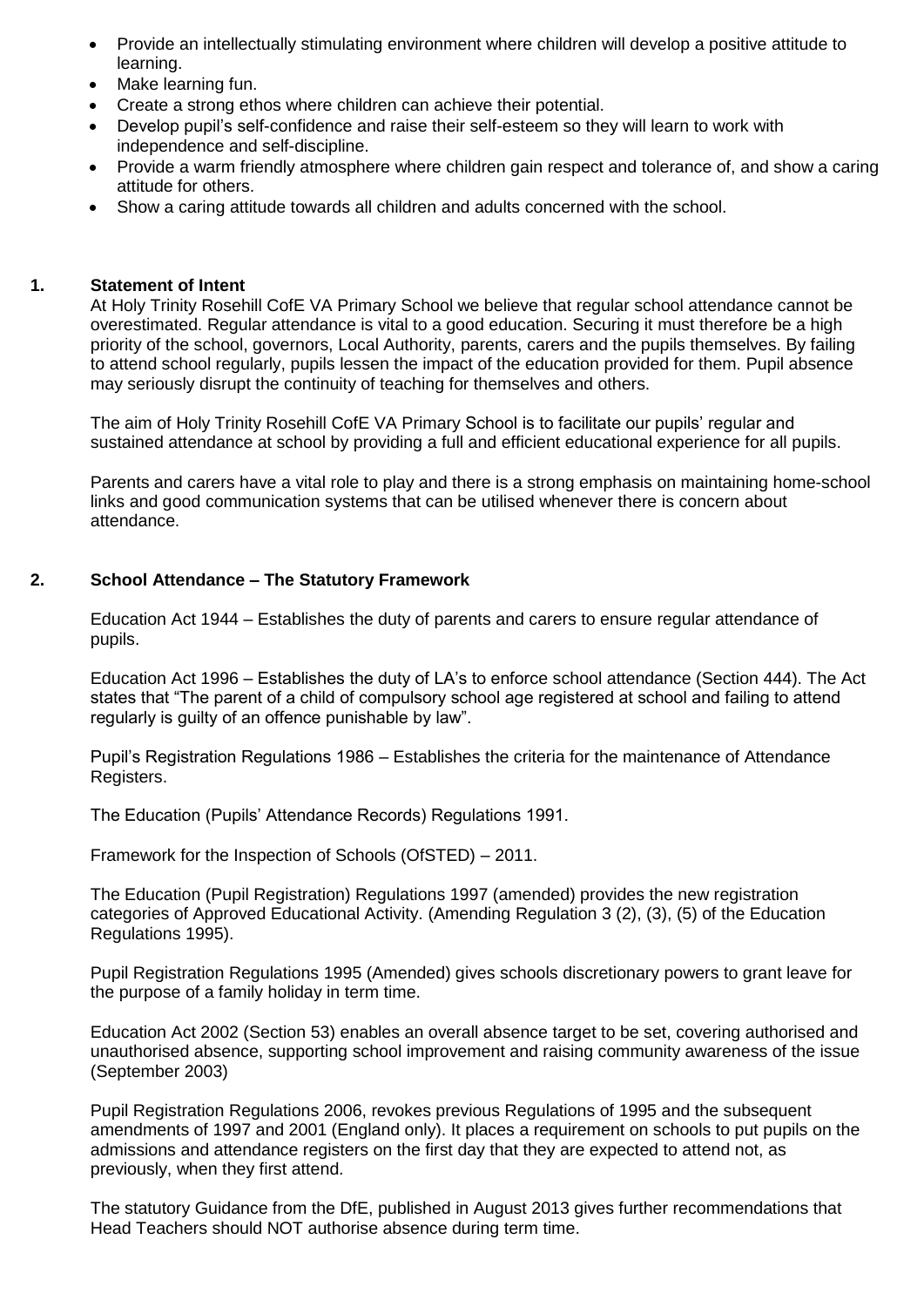#### **3. Registration**

- 3.1 There is a legal requirement upon schools to keep an attendance register on which, at the beginning of each morning and afternoon sessions, pupils are marked present or absent. The Education (Pupils Attendance Record) Regulations 1991 introduced a further requirement that attendance registers must show whether an absence of a pupil of compulsory school age is authorised or unauthorised. This is shown on our computer records.
- 3.2 Both staff and pupils should see the taking of registers as an integral part of the school day, as was indeed intended in law. Particular attention should be paid to accurate registration and to the preservation and security of registers.
- 3.3 Monitoring and encouraging attendance is an integral part of the Head Teacher's role. Head Teachers have primary responsibility for monitoring the attendance of pupils' in the class groups. Head Teachers also have responsibility for ensuring contact is made with home regarding concerns about attendance and punctuality and also ensuring that accurate registers of attendance and information explaining absences is gained.
- 3.4 In accordance with current legislation, each class in school has an attendance register. It is school policy that registers are completed by 9:05 am in KS2 and 9:10 am in KS1 and 1:20 pm for both stages. Holy Trinity Rosehill CofE VA Primary School uses electronic SIMS registration which is accessible by the school office at all times.

It is our policy at Holy Trinity Rosehill CofE VA Primary School to record a late mark for children who arrive at school after class registration has taken place.

3.5 We believe that pupils arriving late seriously disrupt their work and that of others. Our policy is to encourage punctuality. Five minutes will be allocated for registration purposes at the beginning of each session. Children will be recorded as being late once registration has taken place. Registers close at our school at 9:05 am in KS2 and 9:10 am in KS1, children arriving at school after this time will be recorded as absent in the register and an unauthorised registration code entered in the child's register. For health and safety purposes children are signed in at the main office.

#### **4. Absence**

- 4.1 It is the parent or carer's responsibility to inform school of the reason for a child's absence. We ask that a parent or carer telephones the school office before 9am each morning their child is absent to discuss the reason for the absence. Where applicable the parent or carer should present medical evidence (e.g. prescription/ appointment card) to explain the absence. We will ask for an expected return date to school.
- 4.2 It is a fact that parentally-condoned unjustified absence is a serious problem in some schools. This can be every bit as damaging as the more traditional forms of truancy.

**Only the school, within the context of the law, can approve absence, not parents and carers.** The fact that a parent has offered a note or other notification (telephone call or personal contact) in relation to a particular absence does not, of itself, oblige the school to accept it if the school does not accept the explanation offered as a valid reason for absence. If, after further investigation doubt remains about the explanation offered – or where no explanation is forthcoming at all the absence must be treated as unauthorised. Where parentally condoned unjustified absence appears to be a problem in relation to a particular pupil, school will initiate Early Intervention procedures, at the earliest opportunity, and involve the Attendance and Exclusion Team Stockton BC 01642 528732 if necessary.

4.3 An excessive amount of authorised absence can also seriously disrupt continuity of learning and encourage disaffection. We must be alert to emerging patterns of authorised absence. We may authorise absence retrospectively where we are satisfied as to the explanation offered. Absences of pupils of compulsory school age without valid reason or for which no explanation has been provided will be treated as unauthorised and school attendance procedures followed. **Absence will be referred to the Attendance and Exclusion Team when there is a minimum absence of 10 sessions (5 school days) which are classed as unauthorised during the past 6 school weeks.**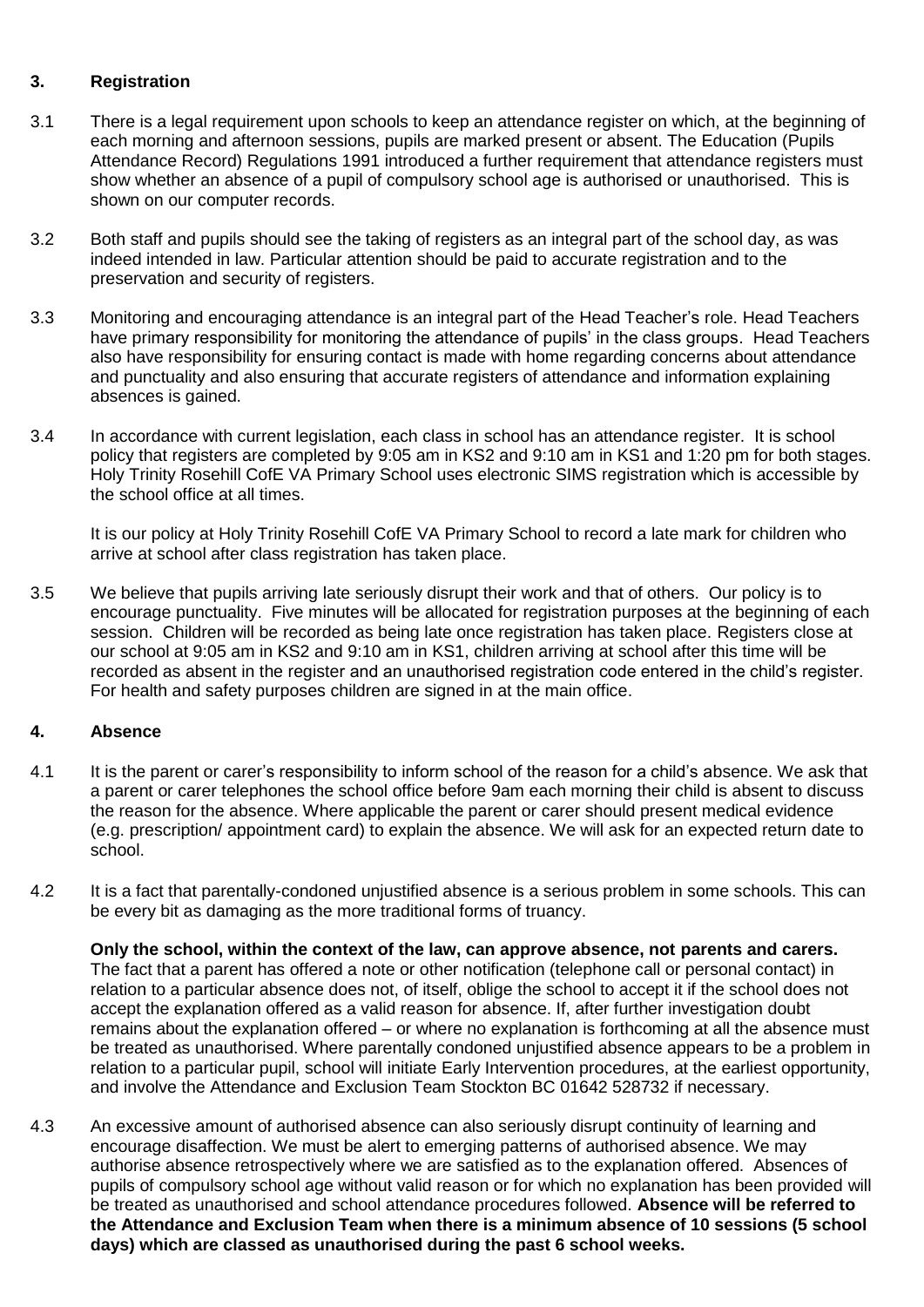- 4.4 Section 444 of the Education Act 1996 provides that no offence is committed where a pupil of compulsory school age is prevented from attending school by reason of illness. If school is satisfied that a pupil is absent as a result of illness the absence will be treated as authorised.
- 4.6 Where there is doubt about the authenticity of absence attributed to illness, School will seek the advice and support of the School Health Service or may wish to seek permission from the child's parent to consult with their GP. If a pupil is absent for a prolonged period or the school notices a pattern emerging, early contact will be made with the School Health Service.
- 4.7 We encourage where possible parents and carers to only take children out of school for dental and medical appointments where this is an emergency or essential (i.e. planned hospital appointment).

#### **5. Reporting of Absence Procedure**

5.1 Once we receive a reason for an absence, we may authorise that absence by inserting the correct symbol on the computer records.

We expect that parents and carers will contact the school by telephone and report the reason for absence on the first day of absence before 9am. Holy Trinity Rosehill CofE VA Primary School operates a first day calling system. If we have not received a reason for absence by 9am on the first day of absence a member of school staff will contact the home contact number to try to ascertain the reason for absence. If the absence continues to the second day then all contact information will be used to attempt to discuss the absence with the parent. Where concerns continue, the family will be invited in for a meeting with a member of the Senior Leadership Team and an Attendance Support Plan will be put in place. If concerns continue, or no contact can be made, a referral will be made to the Local Authority Attendance and Exclusion Team under attendance / children missing education procedures.

- 5.2 The school office staff will record all notes and notes of telephone messages and a note of any verbal explanations on the SIMS registration tool.
- 5.3 Where a pupil is present for registration but then has to attend an appointment, the school need take no action beyond recording the fact that (for the purpose of emergency evacuation) the pupil, although registered, is not physically present. Similarly the school must note the presence of a pupil (again for purposes of emergency evacuation) who was not there when the register was being taken but returns later from an appointment. We ask parents and carers to record this on the relevant form in our school offices. A member of office staff will make a note in the relevant day's column in the register as to the times the child came or left so that there is information on the child's whereabouts in the event of emergency evacuation.

#### **6. Holidays in Term Time**

Parents and carers do not have an automatic right to take their children out of school for holidays in term time. The Pupil Registration Regulations state that Head Teachers should NOT grant leave of absence unless in exceptional circumstances.

Parents and carers are strongly urged to avoid taking family holidays during term time due to the disruption and impact of the missed education on the child.

If parents and carers feel that exceptional circumstances apply to their family then they should complete an Absence Form, which they may obtain from the offices, if they intend to remove their child from school for this purpose. It should be completed and returned to the school office who will send it to the Head Teacher for individual consideration. The parent will receive written notification as to whether the holiday absence is granted. **Unauthorised holidays with a minimum absence of 10 sessions (5 school days) will be referred in to the Local Authority and a Penalty Notice may be issued following the Local Authority** "Penalty notice code of conduct and procedures for attendance and exclusion".

#### **7. Categorising Absence**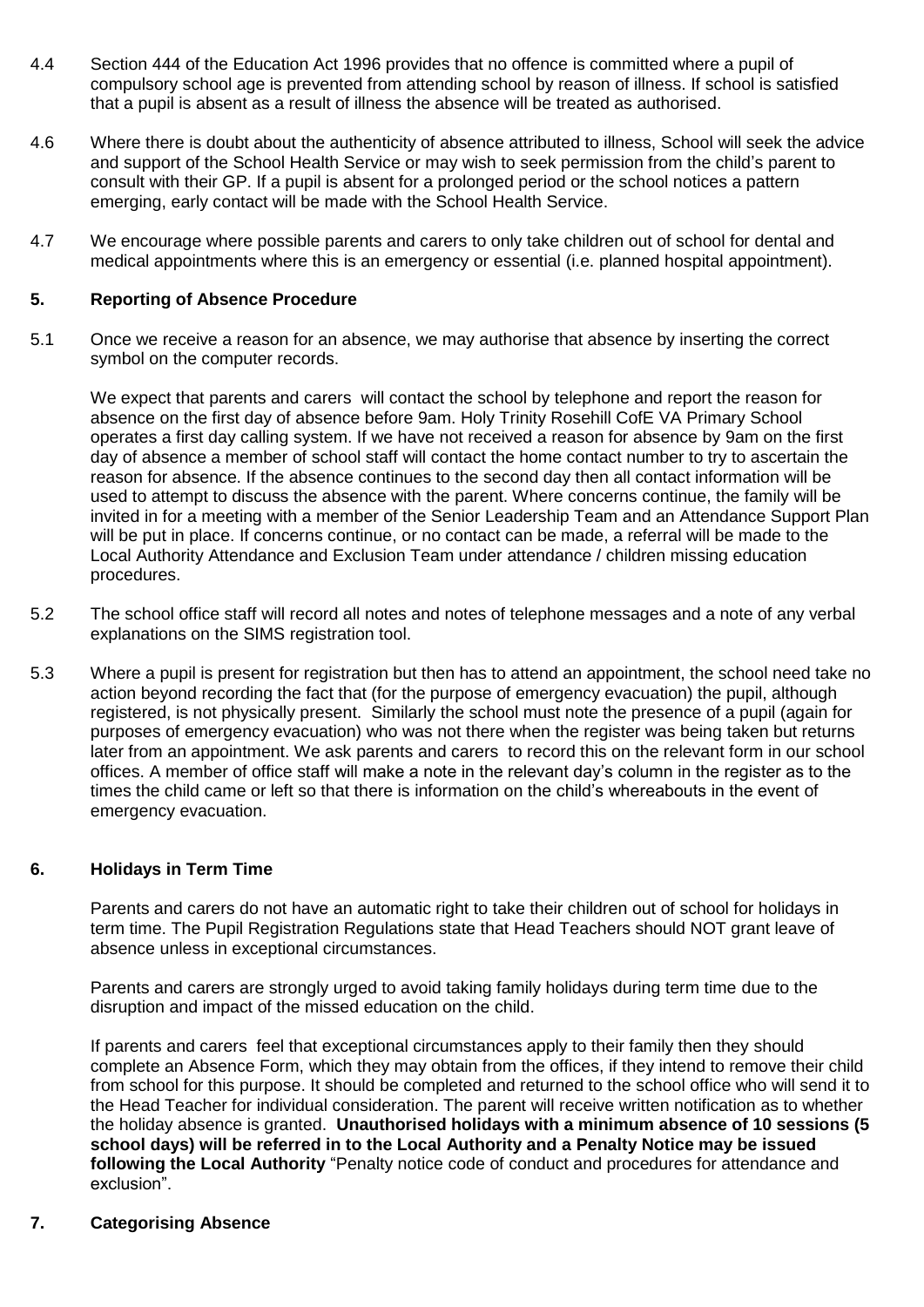Our policy deals in general with the categories of absence and cannot cover every eventuality. It will be necessary on occasion to exercise reasonable discretion when investigating some absences.

Some Key points: -

- registered pupils of compulsory school age are required by law to be in school;
- whilst it is right that schools should recognise that individual pupils and families have problems the aim should always be to expect regular attendance;
- lateness should be actively discouraged;
- where a pupil is absent without prior authorisation an explanation is required. If one is not forthcoming (for whatever reason) it must be treated as unauthorised and the register recorded accordingly;
- schools are not obliged to accept parental notes where there is reason to doubt the validity of the explanation offered;
- explanations such as minding the house, looking after other children, or shopping trips within school hours will not normally be acceptable reasons for absence;
- Parents and carers should not expect, or be led to expect, that, as of right, schools will agree to family holidays during term time. These will only be granted under exceptional circumstances, at the discretion of the Head Teacher;
- even where absence is authorised, schools should be alerted to emerging patterns of absence, which may seriously disrupt continuity of learning.
- in promoting regular attendance, schools should work closely with the Local Authority Attendance and Exclusion Team.

#### **8. Punctuality**

- 8.1 It is Holy Trinity Rosehill CofE VA School's policy to actively discourage late arrival. A pupil arriving late may seriously disrupt not only his or her continuity of learning but also that of others. In recognition of local circumstances (such as bad weather or occasional public transport difficulties), we may keep registers open for a reasonable period.
- 8.2 For registration to mean anything at all, a firm line must be taken on late arrivals. To do otherwise undermines the whole purpose of registration and may serve to encourage other pupils to arrive late. Particular attention will be paid to emerging patterns of late arrival.
- 8.3 Where a pupil does arrive late and misses registration, his or her presence on site will still need to be noted for purposes of emergency evacuation. Anyone arriving late must report to the school office.
- 8.4 In responding to lateness, we will of course need to take account of the individual circumstances of each case. In some instances enquiries may reveal that the late arrival stems from difficulties at home or other genuinely unavoidable circumstances. Teachers of pupils who persistently fail to arrive on time with valid reason need to keep the Head Teacher informed. Further action may be taken if there is no valid reason for this lateness.

#### **9. Attendance Procedures**

- 9.1 The Head Teacher will prioritise the list of pupils to be referred to the Attendance and Exclusion Team These circumstances include:
	- (i) When Holy Trinity Rosehill Primary CofE VA School, despite several attempts by phone and also by letter, is unable to make contact with the parent.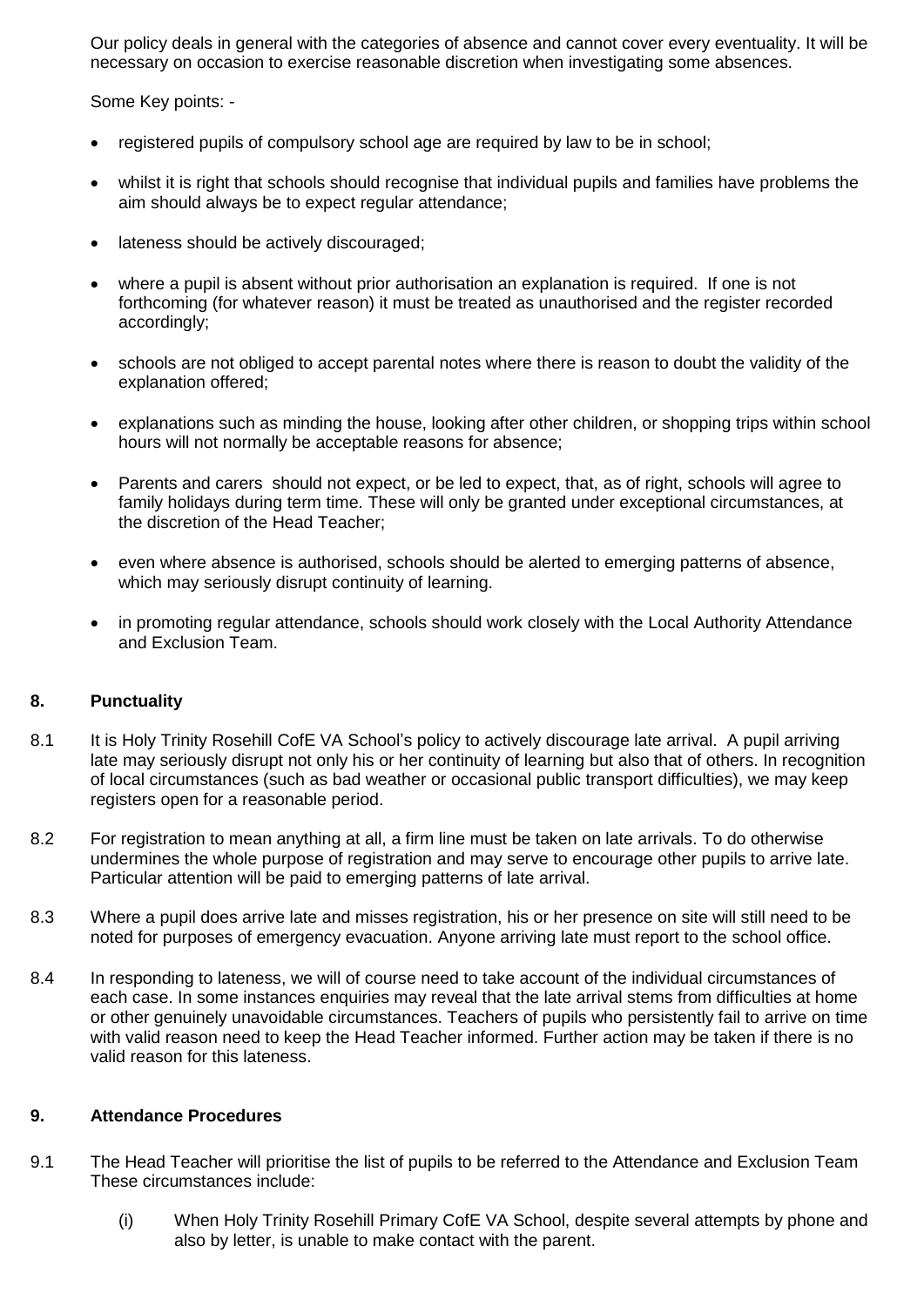- (ii) If attendance has fallen below 85% and the absence is unauthorised.
- (iii) When school has offered all support available but attendance fails to improve.
- (iv) When the school has reason not to accept the parents and carers justification for absence on a regular basis.

#### **10. The Role of the Attendance Administrator**

- 10.1 The role of our designated Attendance Administrator is to:
	- liaise, where appropriate, between home and school;
	- investigate irregular attendance or lateness which may give rise to concerns that a child may be at risk;
	- complete a regular register check and provide school with advice on strategies to improve attendance;
	- provide advice and support to parents and carers through the initiation of attendance procedures
	- work with children who are experiencing problems with attendance and/or punctuality and/or are preparing to transfer to secondary school
	- assist school in setting attendance targets;
- 10.2 Referral to the Local Authority Attendance and Exclusion Team (Fixed Penalty Notice)

The parent must not have a previous conviction for non attendance and attendance procedures must not be currently instigated.

Referral to the Local Authority Attendance and Exclusion Team. will be made in the following circumstances:

- a minimum absence of 10 sessions (5 school days) which are classed as unauthorised during the past 6 school weeks is on the pupils attendance register.
- a pupil has been absent for two consecutive weeks and the absence is unauthorised;
- the intervention by the school has failed to secure a pupil's regular attendance.
- an absence of 10 sessions (5 school days) for taking holiday leave during the current term without permission of the school has been accrued

Referrals can only be made through the Head Teacher. A referral form will be completed for each pupil.

The Attendance Officer will meet with the Head Teacher on a monthly basis and progress reports on referrals made reviewed and discussed.

#### **11. Rewarding Good Attendance and Punctuality**

11.1 As well as taking appropriate action against parents and carers who fail to secure the regular attendance of their children, we will take steps to reward good attendance and punctuality at Holy Trinity Rosehill Primary CofE VA School.

Attendance is discussed with the whole school every Friday during Celebration Worship and is celebrated on our newsletter.

Attendance and punctuality will also be rewarded through annual prizes for 100% attendance for the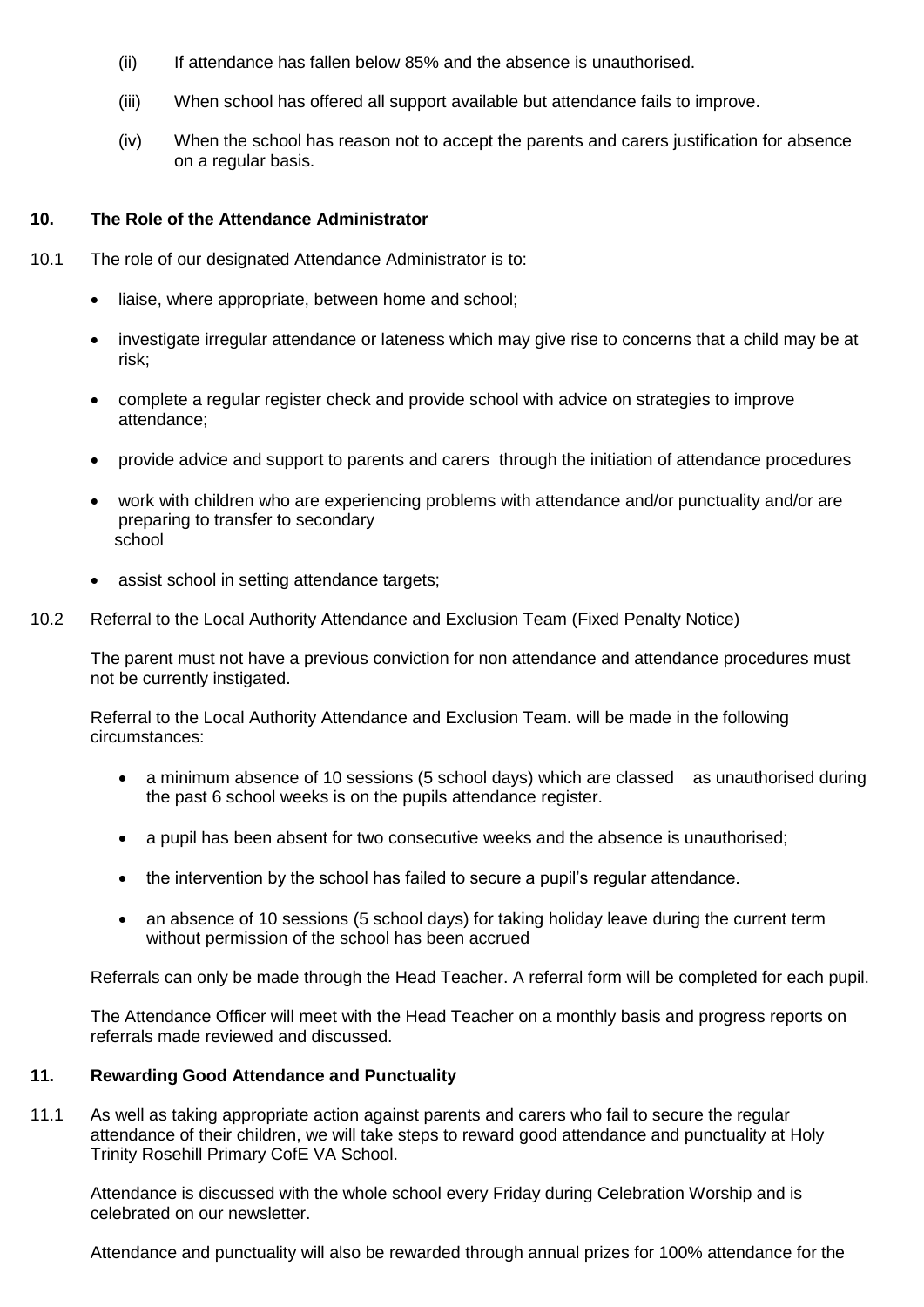academic year.

### **12. School Targets**

To enable school to achieve targets systems have been set in place to:

- Provide and interpret detailed and robust data on school attendance.
- Develop a strategic target setting culture.
- Develop a monitoring mechanism to ensure targets both on a school and individual pupils' level are being met.
- Publish targets and achievement around school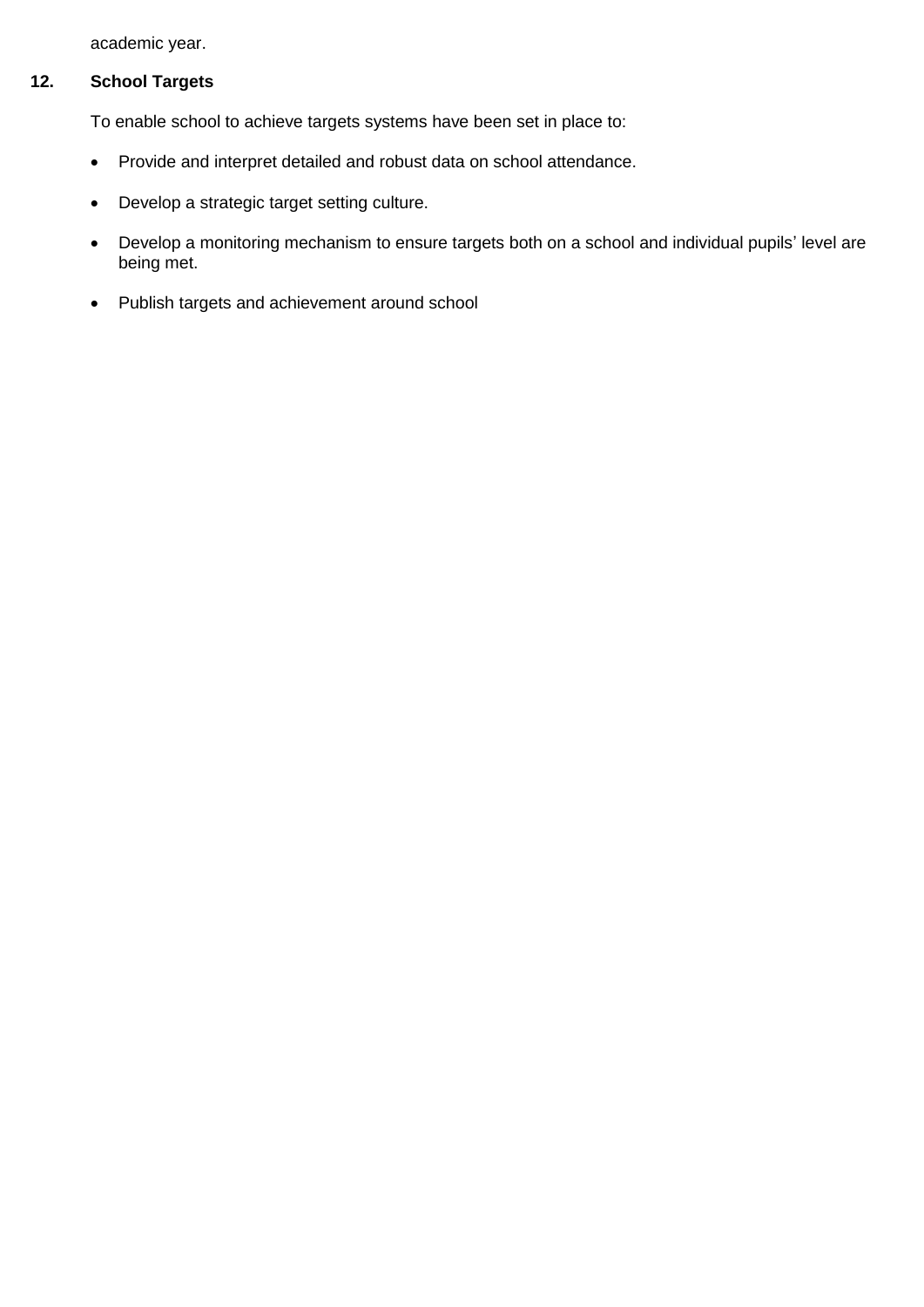#### **Holy Trinity Rosehill CofE VA Primary School Procedures for promoting good attendance September 2017**

#### **School support**

- First day calling to obtain a reason and an expected return date.
- Meeting with a member of staff to discuss any issues and overcome any barriers.
- Offer advice and sign-posting to different agencies and professionals e.g school nurse.
- Attendance support plans/Early Intervention initiatives/Home visits/Early Help Assessmetn referral

#### **Consecutive absences due to illness**

First day of absence:

- First day calling to obtain reason for absence and expected return date.
- Absence will be recorded as unauthorised unless medical evidence is provided by the parent/carer.
- If the expected date of return is 5 days, parents and carers are informed that they need to seek medical advice as 10 sessions (5 days) absence, without medical evidence, could result in inschool attendance procedures.
- If contact cannot be made a home visit will be made by (at least) two members of staff (one will be from the SLT). If there are Safeguarding concerns the Children's Hub will be contacted 01429 284284.

Expected date of return:

- If the child does not return on the expected date, school to contact the parent again to obtain the reason why.
- Parent/carer will be informed verbally that they should seek medical advice or further medical advice.
- If absence has reached 8 consecutive sessions, without medical evidence, parent/carer to be contacted, by phone and letter, to offer support in getting their child back to school.
- If absence continues, parent/carer to be invited to a meeting with a member of staff

#### **Accrued absence procedures**

Non attendance reaches 6 sessions (3 days)

 When a child accumulates 6, non-consecutive, sessions (3 days) absence, within the required referral window of 6 weeks, the parent/carer will be contacted by letter outlining the different ways we can support them and informing them that they could be put on an attendance support plan if the child has another day off in the next *x* number of days remaining in the referral window.

Non attendance reaches 8 sessions (4 days)

- Parents and carers /carers invited into school to discuss their child's attendance with a member of SLT.
- Attendance support plan will be put in place.
- We will request a home visit to see the child.

#### **Monthly monitoring**

 Letters are to be sent to the families of children who have below 96% attendance (in the previous month) outlining the importance of good attendance and the support we can offer.

#### **Attendance support plans**